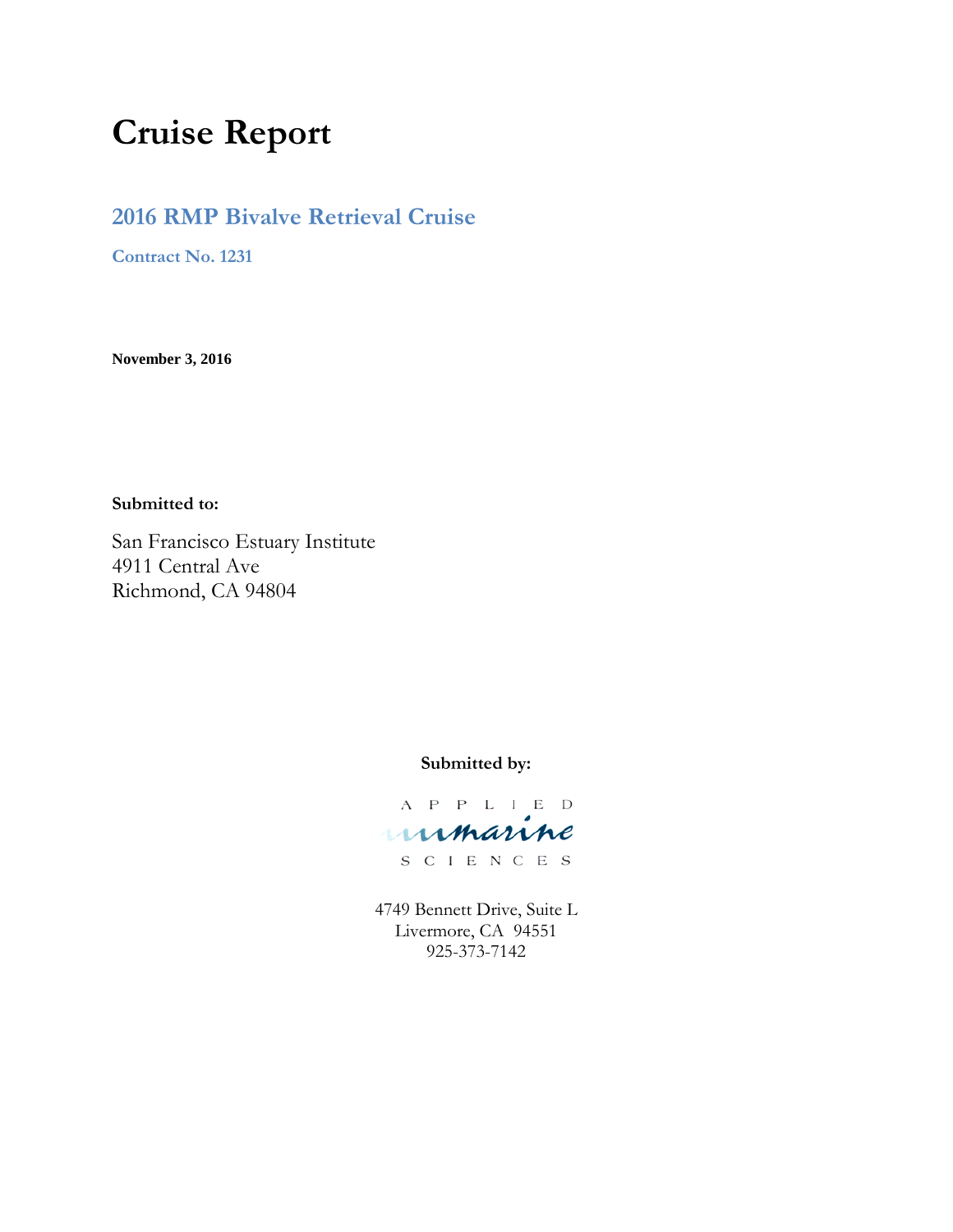# **1. Introduction**

This report describes activities associated with the 2016 bivalve retrieval cruise of the Regional Monitoring Program for Water Quality in the San Francisco Estuary (RMP). Measurement of contaminant concentrations in transplanted bivalves accumulated during dry season deployment is designed to provide long-term data on the bioaccumulation of trace elements and trace organic compounds in tissue throughout the Estuary.

Contaminant bioaccumulation in transplanted bivalve tissues is measured by collecting bivalves from sites that are known to have low contaminant concentrations and transplanting them to mooring locations in the Estuary. *Mytilus californianus* were collected from Bodega Head on June 7, 2016, and stored in filtered seawater tanks located at the Bodega Marine Laboratory (BML) until their deployment. During this depuration period, BML Aquatic Resources Group (ARG) personnel implemented a cleaning protocol to remove fouling organisms from each mussel to minimize potential for transfer of non-resident species from Bodega coast to San Francisco Bay.

Bivalves were attached to moorings at seven sites on June 28 - July 1, 2016. Bivalves were deployed in three cages at each site, with four compartments holding twenty-five bivalves in each cage.

One additional set of bivalves was collected as part of this sampling effort:

• Resident *Corbicula fluminea* were harvested nearby to long-term RMP water and sediment sampling locations on the Sacramento and San Joaquin River stations.

# **2. Cruise Report**

## **2.1.Objectives**

All sampling was conducted from the *RV Questuary.* The objectives of the sampling effort were as follows:

- 1. Retrieve mussels deployed at seven sites during the deployment cruise (June 28 July 1, 2016).
- 2. As available, divide surviving bivalves as follows:
	- 150 bivalves for preparation of homogenate supporting analysis of PBDEs and PAHs (AXYS), Se (BAL), algal toxins (UCSC), emerging contaminants (SIU), and preparation of an archive (AMS).
	- 30 bivalves for analysis of growth by AMS
- 3. Obtain survival data at each transplant site.
- 4. Harvest resident *Corbicula fluminea* (CFLU) from two sites, historic San Joaquin River and Sacramento River stations.
- 5. Harvest 30 T-1 mussels from Bodega Marine Reserve (BMR) for analysis of growth only.
- 6. Collect a CTD water column profile at nine sites.

#### **2.2.Personnel**

The personnel and work assignments for this cruise are shown in [Table 1.](#page-2-0)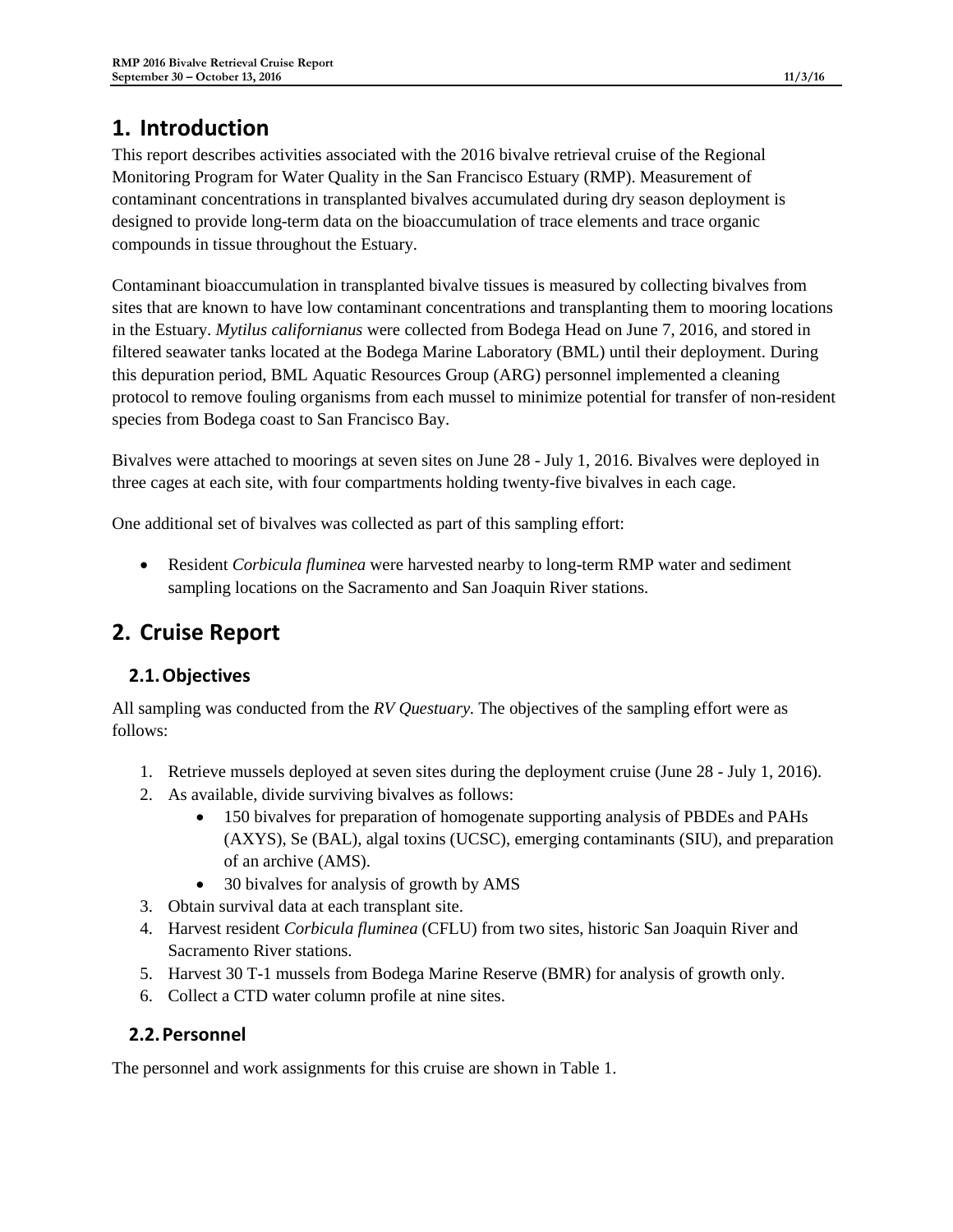| <b>Name</b>                | <b>Affiliation</b>                                   | <b>Duties</b>                           | <b>Contact</b>            |
|----------------------------|------------------------------------------------------|-----------------------------------------|---------------------------|
| <b>Steve Pengilley</b>     | Tenera                                               | Dive tender                             | spengilley@tenera.com     |
| Paul Salop                 | AMS.                                                 | Cruise Manager, Diver, CFLU collections | salop@amarine.com         |
| Winn McEnery               | <b>AMS</b>                                           | Diver, CFLU collections                 | mcenery@amarine.com       |
| Ila Shimabuka              | <b>SFEI</b>                                          | Assistance with processing bivalves     | ilas@sfei.org             |
| Kimberley<br>D'Adamo Green | Berkeley<br><b>Unified School</b><br><b>District</b> | Photography $(10/5/16)$                 | kimberleydadamo@gmail.com |
| David Morgan               | RTC.                                                 | Vessel Skipper                          | dmorgan@sfsu.edu          |

### <span id="page-2-0"></span>**Table 1. Personnel for 2016 RMP Bivalve Retrieval Cruise**

#### **2.3.Sampling Activities**

Sampling activities for the 2016 RMP Bivalve Cruise are shown in [Table 2.](#page-2-1)

<span id="page-2-1"></span>

|  |  | Table 2. Sampling Activities for 2016 RMP Bivalve Retrieval Cruise |  |  |  |  |
|--|--|--------------------------------------------------------------------|--|--|--|--|
|--|--|--------------------------------------------------------------------|--|--|--|--|

| <b>Date</b>     | <b>Time</b> | <b>Activity</b>                                                                                                                                                 |
|-----------------|-------------|-----------------------------------------------------------------------------------------------------------------------------------------------------------------|
| Sept 30, 2016   | 1530-1930   | Mr. Salop harvested T-1 mussels from Bodega Head for analysis of growth.                                                                                        |
| October 4, 2016 | 0700-0745   | Mobilized gear aboard RV Questuary, Emeryville Marina. Departed for San<br>Pablo Bay site (BD20).                                                               |
|                 | 0830-0925   | Checked mooring and retrieved bivalves and mooring from San Pablo Bay<br>site. Departed for Pinole Point site (BD30).                                           |
|                 | 0942-1005   | Checked mooring and retrieved bivalves and mooring from Pinole Point<br>site. Departed for Vallejo Marina.                                                      |
|                 | 1055-1120   | Arrived Vallejo Marina and demobilized vessel. Mr. Pengilley retrieved all<br>bivalves and returned them to cold storage at AMS.                                |
| October 5, 2016 | 0700-0725   | Mobilized gear aboard RV Questuary, San Leandro Marina. Departed for<br>Redwood Creek site (BA40).                                                              |
|                 | 0845-0929   | Checked mooring and retrieved bivalves and mooring from Redwood<br>Creek site. Departed for Dumbarton site (BA30).                                              |
|                 | 0943-0957   | Checked mooring at Dumbarton site; mooring completed covered by<br>sediments, unable to be removed and left in place. Departed for Coyote<br>Creek site (BA10). |
|                 | 1015-1045   | Checked mooring and retrieved bivalves and mooring from Coyote Creek<br>site. Departed for Emeryville Marina.                                                   |
|                 | 1246-1256   | Arrived Emeryville Marina and demobilized vessel. Mr. Pengilley retrieved<br>all bivalves and returned them to cold storage at AMS.                             |
| October 6, 2016 | 0800-0808   | Mobilized gear aboard RV Questuary, Emeryville Marina. Departed for<br>Alameda site (BB71).                                                                     |
|                 | 0850-0915   | Checked mooring and retrieved bivalves and mooring from Alameda site.<br>Departed for YBI site (BC10).                                                          |
|                 | 0948-1008   | Checked mooring and retrieved bivalves and mooring from YBI site.<br>Departed for Emeryville Marina.                                                            |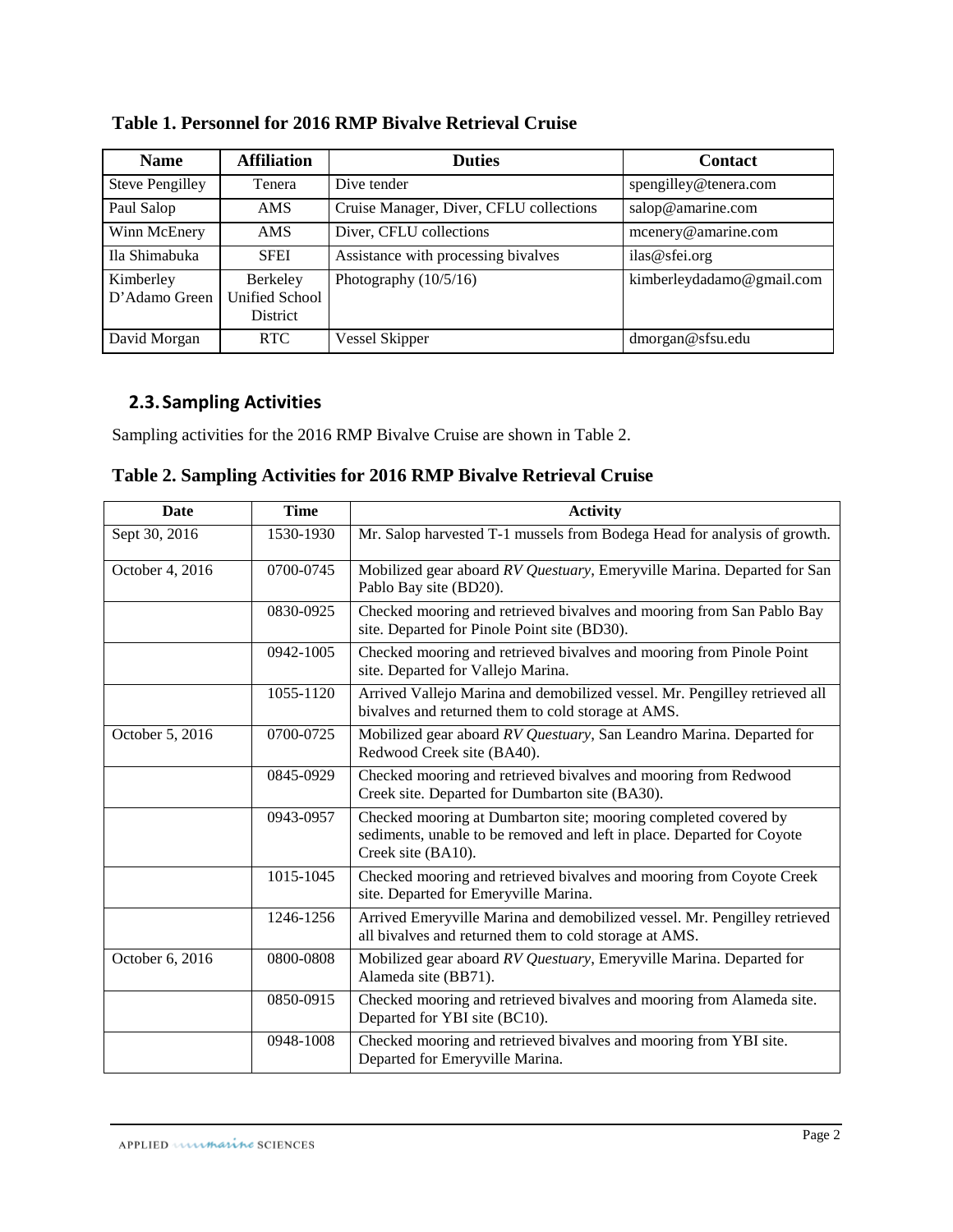| Date             | Time      | <b>Activity</b>                                                                                                                     |
|------------------|-----------|-------------------------------------------------------------------------------------------------------------------------------------|
|                  | 1030-1130 | Arrived Emeryville Marina and demobilized vessel. Mr. Pengilley retrieved<br>all bivalves and returned them to cold storage at AMS. |
| October 13, 2016 | 0920-0938 | Mobilized gear aboard RV Questuary, Pittsburg Marina. Departed for<br>Sacramento River site (BG20).                                 |
|                  | 0953-1208 | Collected resident C. fluminea from Sacramento River site. Departed for<br>San Joaquin River (BG30) site.                           |
|                  | 1230-1345 | Collected resident C. fluminea from San Joaquin River site. Departed for<br>Pittsburg Marina.                                       |
|                  | 1403-1425 | Arrived Pittsburg Marina and demobilized vessel. Mr. Salop retrieved all<br>bivalves and returned them to cold storage at AMS.      |

#### **2.4.Sample Labeling**

The sample ID system for all samples was as follows:

#### RMP-16BC-XXXX

Where:

| $=$ | Project                 |
|-----|-------------------------|
| $=$ | Cruise Year             |
| $=$ | Matrix (Bivalve Cruise) |
| $=$ | Unique ID number        |
|     |                         |

#### **2.5.Discussion**

T-0 samples were collected by hand from intertidal areas within BMR on June 6, 2016. All collected mussels were placed in rigid oyster bags and depurated in filtered seawater tanks operated by Bodega Marine Lab Aquatic Resource Group (ARG). Under the terms of AMS' Scientific Collecting Permit (SCP), all mussels were cleaned of fouling organisms by ARG personnel during this depuration period. AMS personnel retrieved all mussels on June 27, 2016, in preparation for deployments in San Francisco Bay.

AMS collected an additional 30 T-1 bivalves from BMR on September 30, 2016, which were immediately frozen after collection, then returned to AMS for analysis of bivalve growth only (i.e., no chemical analysis). We anticipate analysis of growth being completed by the end of the 2016 calendar year.

For deployed mussels and resident clams, full allotment of bivalves to support all target analyses were collected at primary mussel monitoring sites for T-0 mussels, Central Bay (BC10), South Bay (BA40), and San Pablo Bay (BD30). As in 2014, AMS deployed additional mussels at the following predetermined backup sites in case of loss or mooring or high mortality at the primary monitoring site for the region:

- Dumbarton Bridge (BA30) backup site for both Lower South Bay (primary site BA10) and South Bay (primary site BA40) regions.
- Alameda (BB71) backup site for Central Bay (primary site BC10) region.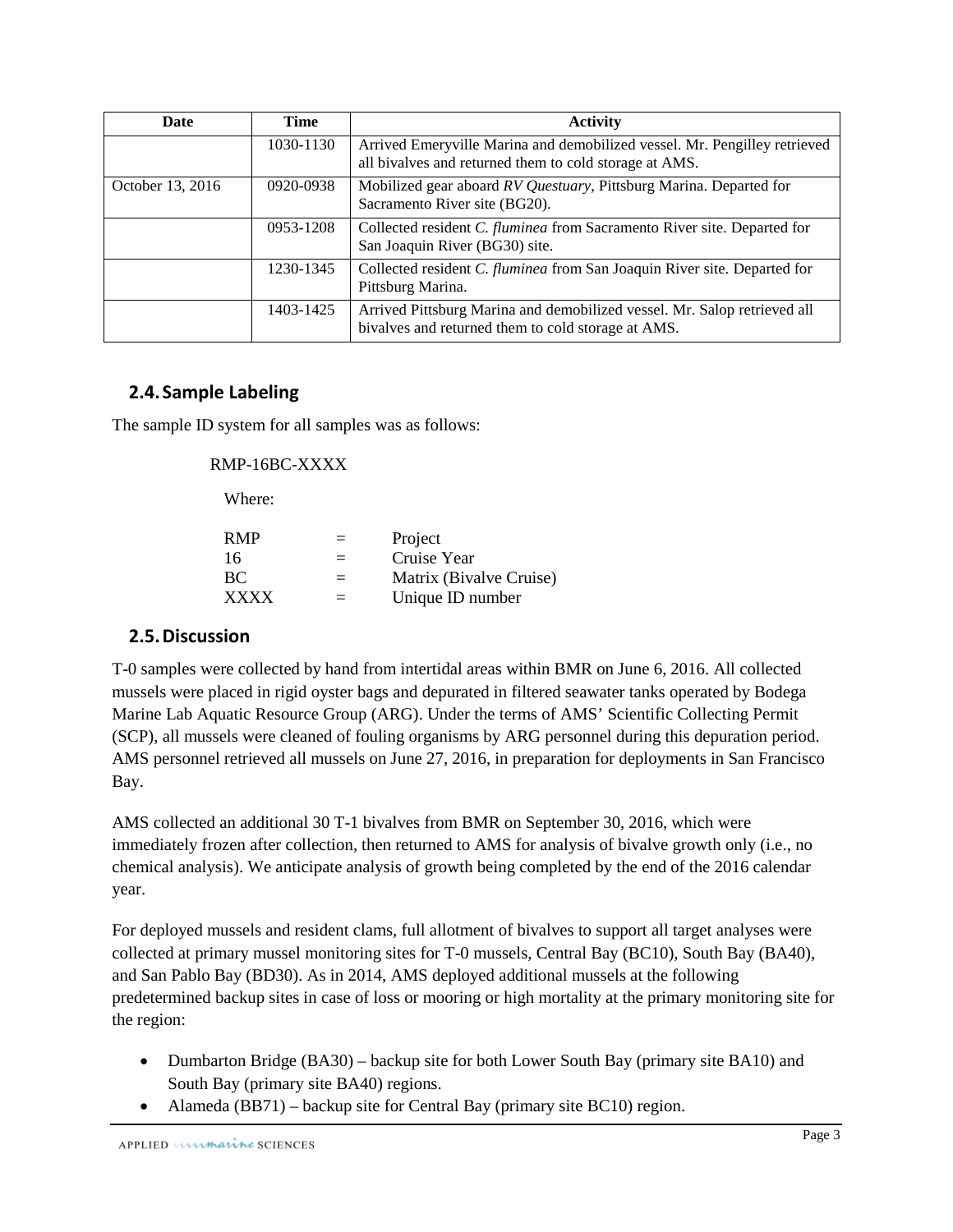• San Pablo Bay (BD20) – backup site for San Pablo Bay (primary site BD30) region.

Mussels from the backup sites are intended for analysis only if the primary sites are unable to fulfill laboratory requirements. Mussels collected from backup sites were disposed of in the case where mussels from the primary site supported target analyses.

Mussels deployed at primary deployment site for Lower South Bay (BA10) experienced high levels of mortality (>75%) due to sediment accumulating within the cages, which resulted in just over the target number of mussels required to support primary analyses with no archive. Should decrease of mussel mass during deployment time results in insufficient mass to support all target analyses, some prioritization of analyses may be required.

Unfortunately, due to shifting sediments at the backup station for LSB, Dumbarton Bridge (BA30), the entire mooring was buried resulting in zero survival. Therefore, there is no potential replacement of the backup site for the primary site in this case.

As is typical for river stations, abundances of live CFLU at target locations were insufficient (or potentially so) to support allocation of bivalves for all desired analyses. The BG30 site had approximately twice the volume of live CFLU collected at BG20, and may generate sufficient material for an archive.

All bivalves were allocated for analyses in the field immediately after sample retrieval / collection. Following allocation, all bivalves were immediately frozen on dry ice and returned to AMS for temporary storage in laboratory freezers. AMS then shipped all samples for chemical analysis frozen to AXYS for processing on October 31, 2016.

The number of bivalves allocated for each analysis by site are presented in [Table 3.](#page-5-0) Sample handling protocols are presented in [Table 4.](#page-6-0) Locations of bioaccumulation stations and clam harvesting areas are presented in [Table 5](#page-6-1) and Appendix A. Consistent with the SCP, all mussels collected as part of this project were either shipped for laboratory analysis or disposed of following the retrieval cruise.

In preparation for transition to deployments via acoustic release devices, AMS divers retrieved buoys and moorings from all deployment locations where possible. Divers were not able to retrieve the mooring at BA30 owing to the sedimentation burial issue.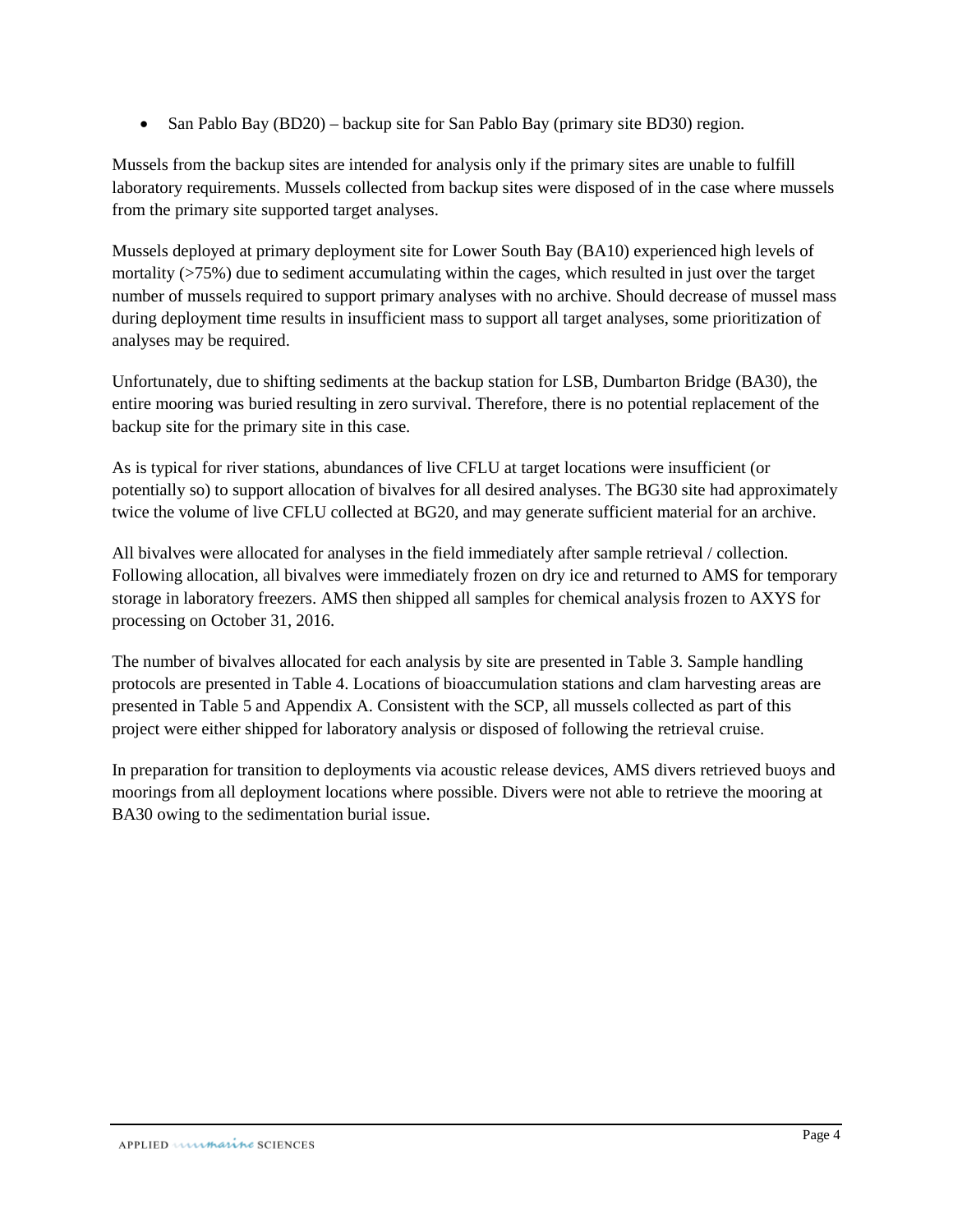| Site        | <b>Species</b> | Recovered<br># | PBDEs            | <b>PAHs</b>  | S <sub>e</sub>   | <b>Algal Toxins</b>       | Archive                   | Growth           | #Discarded       | Survival (%) | Comments                                                                                    |
|-------------|----------------|----------------|------------------|--------------|------------------|---------------------------|---------------------------|------------------|------------------|--------------|---------------------------------------------------------------------------------------------|
| $T-0$       | <b>MCAL</b>    | <b>NA</b>      | 10               | 20           | 10               | 5                         | 105                       | 30               | <b>NA</b>        | <b>NA</b>    |                                                                                             |
| <b>BA10</b> | <b>MCAL</b>    | 300            | 10               | 20           | 10               | 5                         | 19                        | $\mathbf{0}$     | $\boldsymbol{0}$ | 21%          | Burial – insufficient survival for<br>growth or archive                                     |
| <b>BA30</b> | <b>MCAL</b>    | $\Omega$       | $\overline{0}$   | $\Omega$     | $\Omega$         | $\mathbf{0}$              | $\theta$                  | $\overline{0}$   | <b>NA</b>        | <b>NA</b>    | Full mortality – mooring<br>completely buried                                               |
| <b>BA40</b> | <b>MCAL</b>    | 196            | 10               | 20           | 10               | 5                         | 105                       | 30               | 15               | 99%          | Only two cages recovered, the third<br>fell from buoy upon retrieval                        |
| <b>BB71</b> | <b>MCAL</b>    | 294            | $\boldsymbol{0}$ | $\mathbf{0}$ | $\boldsymbol{0}$ | $\boldsymbol{0}$          | $\boldsymbol{0}$          | $\boldsymbol{0}$ | 291              | 99%          |                                                                                             |
| BC10        | <b>MCAL</b>    | 275            | 10               | 20           | 10               | 5                         | 105                       | 30               | <b>NR</b>        | <b>NR</b>    | 25 mussels compromised at<br>deployment by failure of cage<br>resulting in smaller recovery |
| <b>BD20</b> | <b>MCAL</b>    | 300            | $\boldsymbol{0}$ | $\mathbf{0}$ | $\boldsymbol{0}$ | $\mathbf{0}$              | $\overline{0}$            | $\boldsymbol{0}$ | 292              | 97%          |                                                                                             |
| <b>BD30</b> | <b>MCAL</b>    | 307            | 10               | 20           | 10               | 5                         | 105                       | 30               | 121              | 98%          |                                                                                             |
| <b>BG20</b> | <b>CFLU</b>    | NA             | $\mathbf X$      | <b>NA</b>    | $\mathbf X$      | $\mathbf X$               | X                         | $\Omega$         | NA               | <b>NA</b>    | Residents only, possibly<br>insufficient mass to support all<br>analyses                    |
| <b>BG30</b> | <b>CFLU</b>    | <b>NA</b>      | $\mathbf X$      | <b>NA</b>    | $\mathbf X$      | $\boldsymbol{\mathrm{X}}$ | $\boldsymbol{\mathrm{X}}$ | 30               | <b>NA</b>        | <b>NA</b>    | Residents only, possibly<br>insufficient mass to support all<br>analyses                    |
| $T-1$       | <b>MCAL</b>    | 30             | <b>NA</b>        | <b>NA</b>    | <b>NA</b>        | <b>NA</b>                 | NA                        | 30               | <b>NA</b>        | NA           | For analysis of growth only<br>(chemical analysis not required)                             |

# <span id="page-5-0"></span>**Table 3. Number of Bivalves Allocated for Each Analysis by Site.**

Notes:

X – Indicates sample apportioned by volume.

NA – Not applicable

 $NC - Not$  calculable

NR – Not reported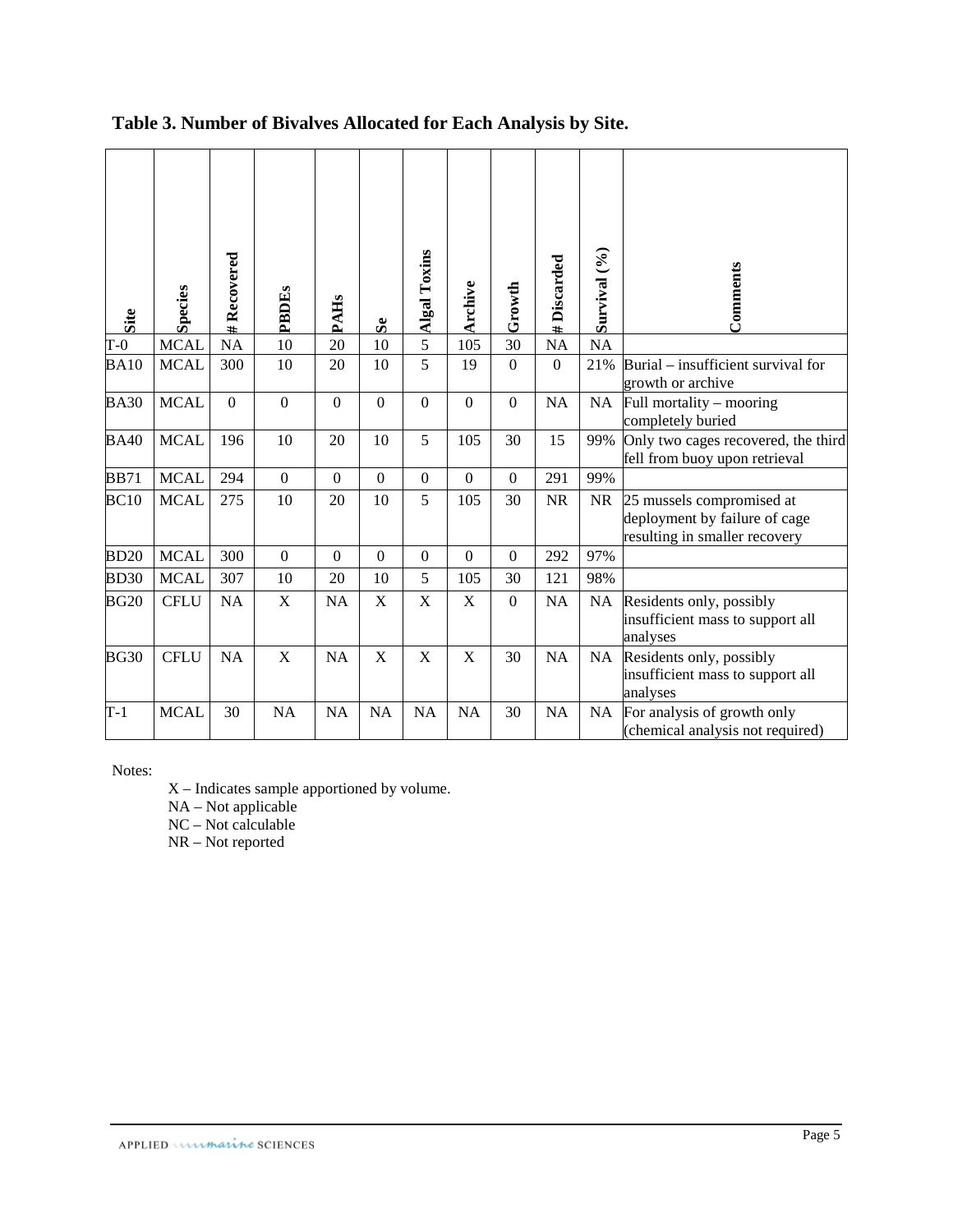| <b>Sample</b>           | <b>Container</b>              | <b>Handling Requirements</b>                                                                       |
|-------------------------|-------------------------------|----------------------------------------------------------------------------------------------------|
| <b>Trace Elements</b>   | N/A                           | Not collected in 2016                                                                              |
| <b>AXYS Bulk Sample</b> | 1 gallon zip-top bag          | Collect 150 organisms do not rinse, wrap in two<br>layers of aluminum foil, place in zip-top bags, |
|                         |                               | freeze or place on dry ice.                                                                        |
| PAHs and PBDEs          | N/A                           | Collected as split from bulk sample.                                                               |
| Algal Toxins            | N/A                           | Collected as split from bulk sample. Sample<br>material forwarded from AXYS to lab via AMS.        |
| Selenium                | N/A                           | Collected as split from bulk sample. Sample<br>material forwarded from AXYS to lab via AMS.        |
| Archive                 | N/A                           | Collected as split from bulk sample. Sample<br>material forwarded from AXYS to lab via AMS.        |
| Emerging                | N/A                           | Collected as split from bulk sample. Sample                                                        |
| Contaminants            |                               | material forwarded from AXYS to lab via AMS.                                                       |
| Growth                  | 1 gallon zip-top bag, double- | Collect 30 organisms, rinse with site water, place                                                 |
|                         | bagged                        | in zip-top bags, freeze or place on dry ice.                                                       |

# <span id="page-6-0"></span>**Table 4. Sample Handling for 2016 Bioaccumulation Program.**

#### <span id="page-6-1"></span>**Table 5. Coordinates for RMP Bivalve Stations for 2016.**

| <b>Site</b> | Lat      | Long         | <b>Comments</b>                                                           |
|-------------|----------|--------------|---------------------------------------------------------------------------|
| <b>BA10</b> | 37.46983 | $-122.06383$ | Channel marker "18"                                                       |
| <b>BA30</b> | 37.51333 | $-122.13467$ | Channel marker "14"                                                       |
| <b>BA40</b> | 37.54700 | $-122.19500$ | Channel marker "4"                                                        |
| <b>BB71</b> | 37.69550 | $-122.33967$ | Channel marker "1" 1.65 nmi, SE of Hunters Point                          |
| BC10        | 37.81392 | $-122.35873$ | Piles 30m SW of Bay Bridge, center pile in only remaining set of dolphins |
| BD20        | 38.05900 | $-122.42367$ | Channel marker "4." Approx 1 nmi from channel marker "1" (replaced in     |
|             |          |              | 2006)                                                                     |
| <b>BD30</b> | 38.01667 | $-122.36750$ | Channel marker "P"; no ground line – mooring within body length of pile   |
| $BG20*$     | 38.05570 | $-121.80593$ | Channel marker "8" N of Sherman Island                                    |
|             |          |              |                                                                           |
| $BG30*$     | 38.02362 | $-121.80048$ | Channel marker "8" 0.75 nmi, E of Antioch Marina                          |

Notes

\* Approximate coordinates of dredging run starting point